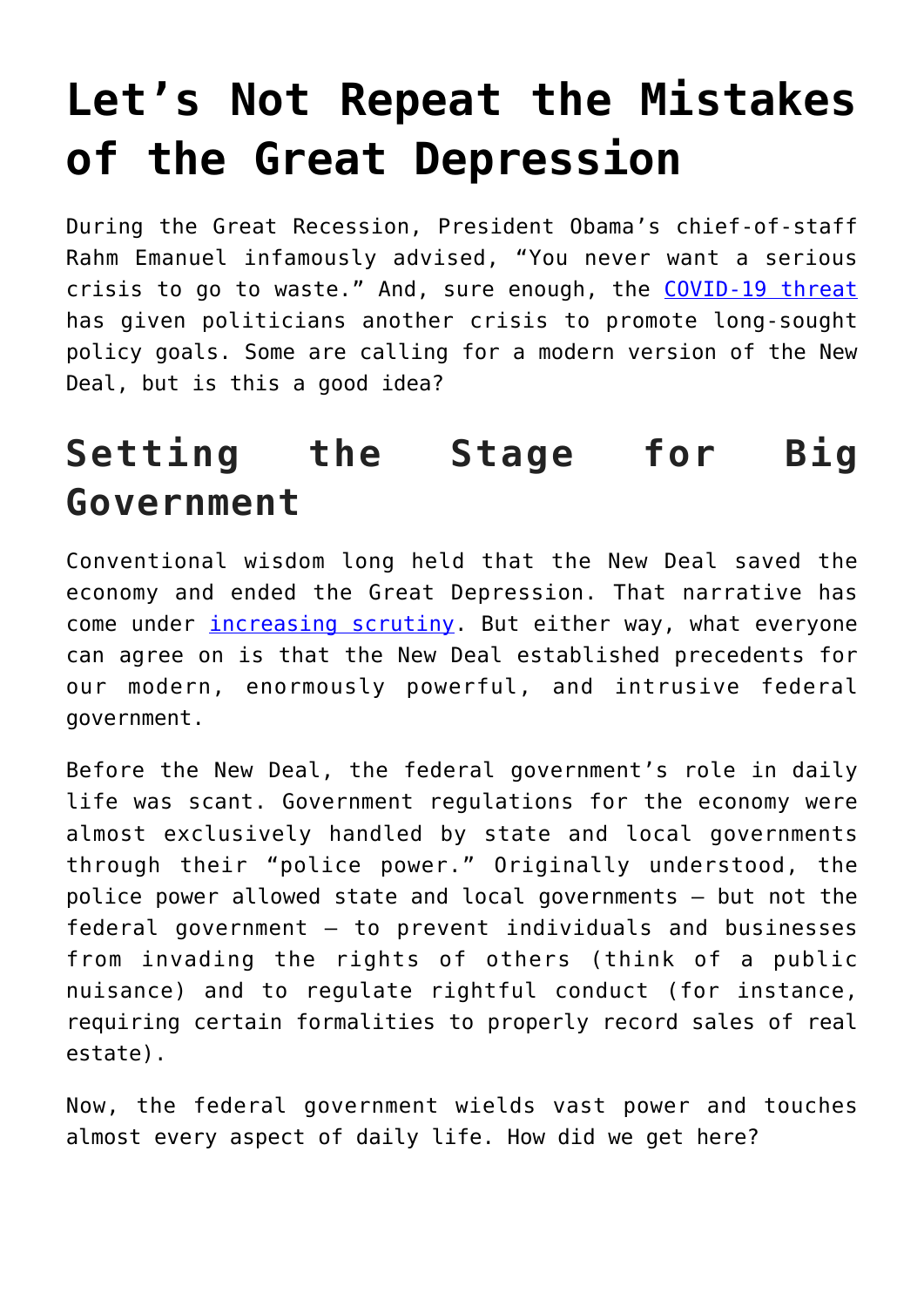## **The Great Depression, the Government's Response, and the Supreme Court's Approval**

The Great Depression caused widespread misery, but unlike previous economic downturns, this time the American people largely called for the federal government to "do something." FDR wasted no time. Just two days after taking the oath of office, he declared a national banking holiday, dubiously claiming authority under the [Trading With the Enemy Act of](https://en.wikipedia.org/wiki/Trading_with_the_Enemy_Act_of_1917) [1917](https://en.wikipedia.org/wiki/Trading_with_the_Enemy_Act_of_1917). The New Deal experiments had begun, and FDR raced from program to program – opening offices here, establishing committees there, reorganizing departments throughout – hoping to stem the deepening depression.

These efforts were initially stymied by a Supreme Court that still hewed to the Constitution, which delegated only a few, enumerated powers to the federal government. According to the Constitution, the federal government was authorized to make policy only for the "general welfare" – that is, only for matters that were truly national in scope, things like the military or the nation's borders. The Constitution does not grant the federal government a general police power to regulate private business or farming or manufacturing.

But eventually, after FDR threatened to pack the Court, the Supreme Court upheld laws allowing the federal government to regulate labor relations of private companies, fix prices for various goods, and establish minimum wages in private industry. The Supreme Court held that the federal government could even prevent a farmer from growing wheat solely for his family's consumption, on the grounds that the farmer's actions indirectly affected interstate commerce.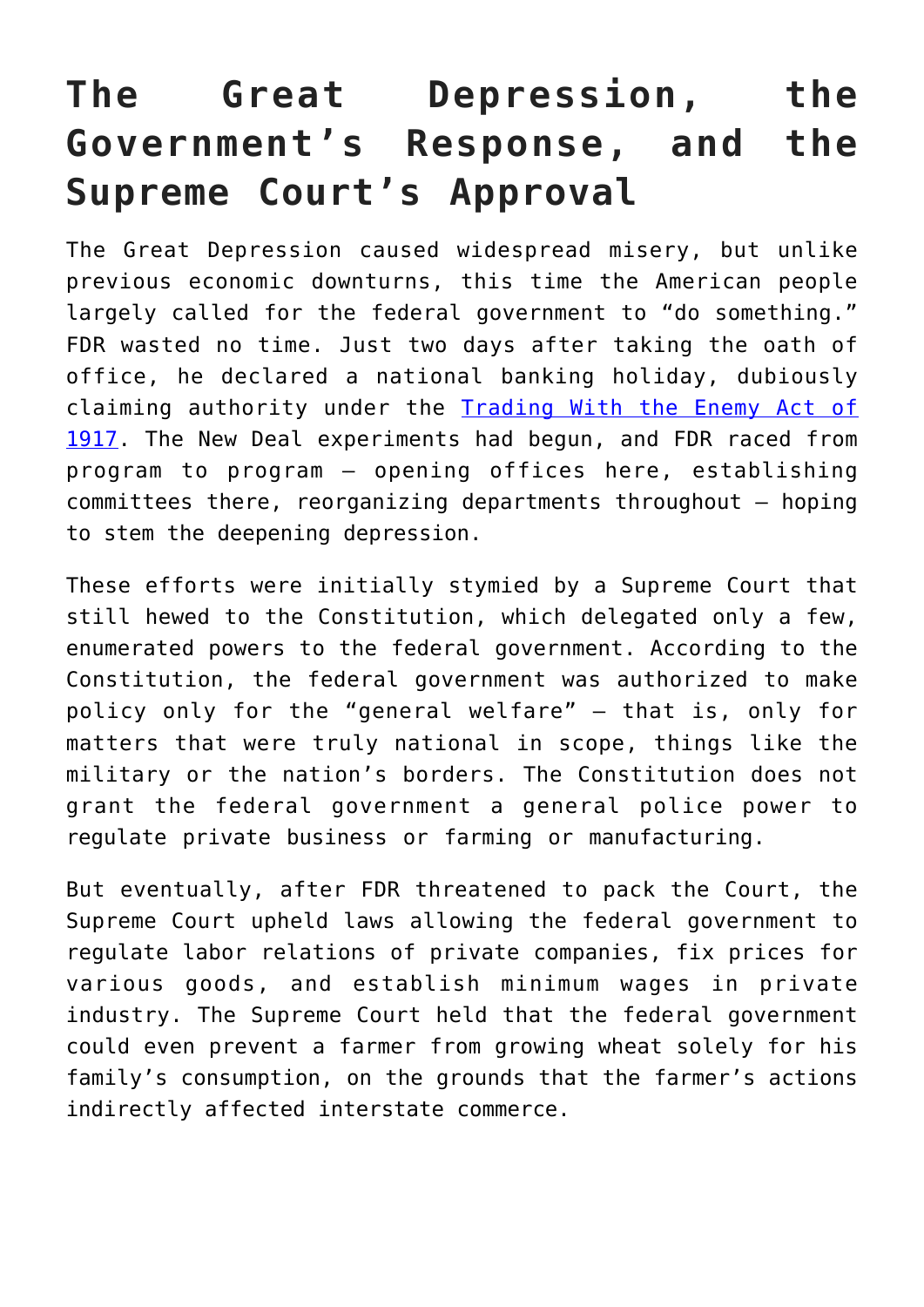#### **The Federal Government Only Expands**

When the "emergency" of the New Deal (and World War II) subsided, some programs lapsed. But the notion that the federal government has a large, active role in our economic life stuck. The key features of the New Deal – aspects like the Fair Labor Standards Act – continue to control private industry. These laws are updated from time to time, and government itself continues to insist that its involvement is vital to the nation's economic health.

Let's look at a concrete example of a New Deal legacy that remains timely – housing. As a report from the Congressional Research Service shows, the New Deal inserted the federal government into the housing market in an unprecedented fashion. Before the [Great Depression](https://fee.org/articles/what-caused-the-great-depression/) – what the report calls the "early years" – the federal government's role in housing consisted of an investigation of city slums (1892), reports to a presidential housing commission (1909), and two WWI-era policies (loans for shipyard workers' housing and housing for "war workers").

With the onset of the Great Depression, however, the federal government created countless commissions and committees, injected federal dollars into housing projects (Emergency Relief and Construction Act of 1932), guaranteed and directly provided loans for housing (Federal Home Loan Bank Act of 1932), and continued to adopt housing laws, amend existing laws, and reorganize the growing federal bureaucracy.

For example, the government's housing policy increased in the Housing Act of 1949, which declared that "the general welfare" and "security" of the country "require" housing production and "related community development" to "remedy" housing shortages, substandard and inadequate housing. The pervasive nature of the problem is exemplified by the Federal Housing Administration, an agency created by the National Housing Act